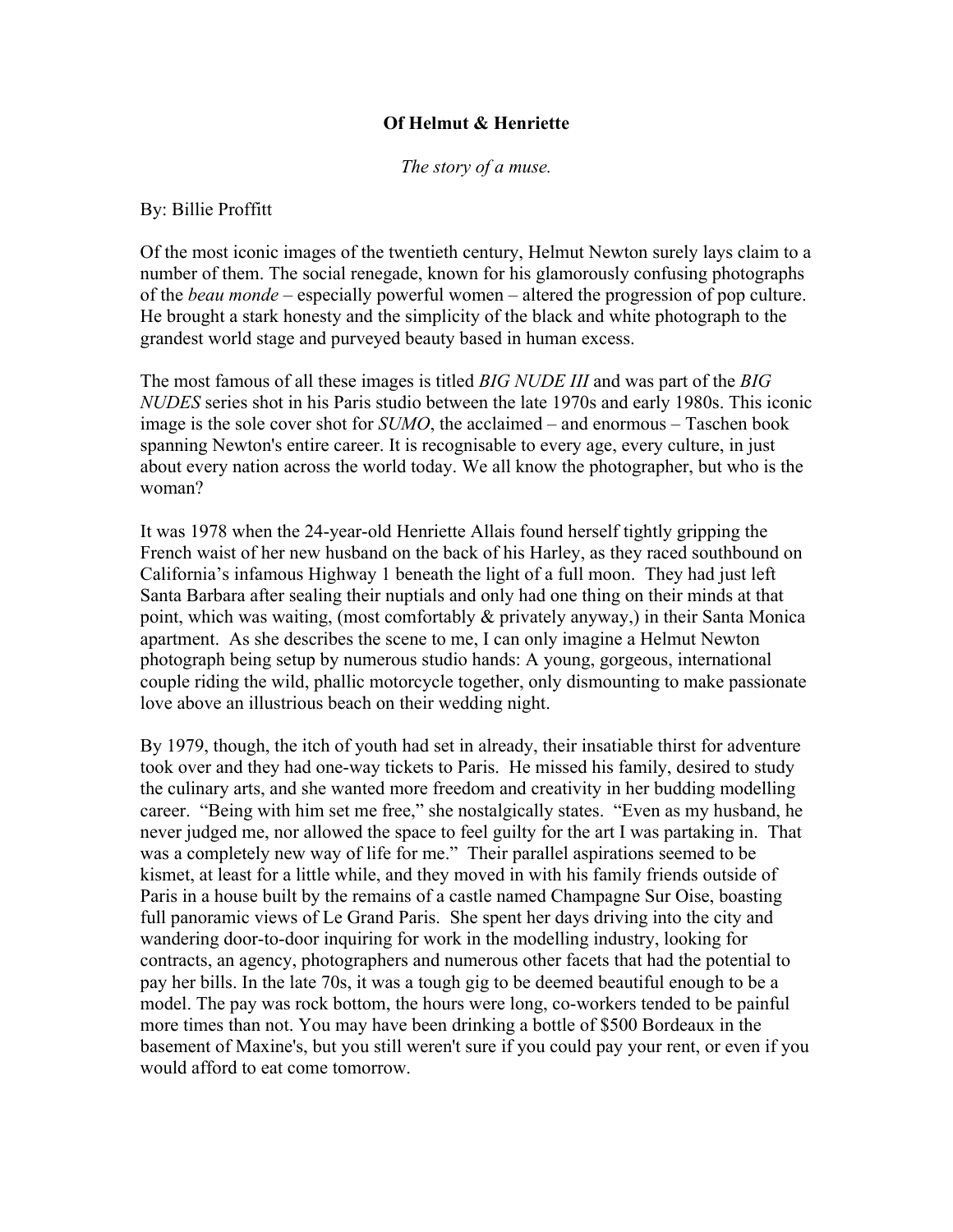Allais met Newton at a *Vogue* audition that her agency, Karin's, put her up for. Before he'd even finished interviewing possible candidates, Allais has landed not just the job, but also a clear indication of his converging attention. He reached out to her for work on many of his projects, following her as she signed with John Casablanca Elite Agency, and as is clear from the evidence left behind, it's understandable why. The pair's collective charisma beams into the viewer's psyche still today, as we feel the sudden realisation that we, in fact, need to question our own level of power and hold ourselves responsible to bring it into focus. She is both intimidating and inspiring – as many of the best things in life are – and she walks that strained edge of crazy-beautiful like a dancing ballerina on a tight rope, high above a dangerous street.

Newton was an abrasive perfectionist, making him difficult to work with for most. Many models couldn't handle his attention to their natural flaws, his long and exhausting working hours, his caustic demeanour, nor the patience that his obsession with obtaining the "right" feeling and capturing it with the camera required. Most girls walked off the mat mid-shoot, usually in tears; they'd leave the studio, never to have the chance to work with the photographer again. Unbeknownst to them, they also walked away from the memories and closeness that few special models, like Allais, were able to cultivate with him over time. She had what it took to keep his interest, remaining just as picky, creative and driven as he was.

Raised almost entirely by her mother alone, Allais was one of five children born in downtrodden rural Georgia. Her father, a coarse alcoholic when he decided to be around, never made himself available in fatherly ways. This left her mother running the house and rearing the children during her days and sewing to make money for her family at night. Allais accredits the strength and power captured in *BIG NUDE III* to her mother. She learnt from a young age that you just keep going until the job is done. Life takes strength and endurance, because the tasks don't end until you stop waking up.

It was here though, in this quintessential small town outside of Atlanta, that her life took the first of many rather abrupt and unexpected turns. One day, an 18-year-old Allais walked out of the local Laundromat, barefooted with a basket of clothes on her hip, she was suddenly witness to a commotion at the end of the street. As her family could never afford a television or tickets to the cinema, she had no idea what a film set was like, or even the concept of a famous movie star. Intrigued, she soon discovered that this was a scene being shot as part of the 1974 film *Conrack*.

She propped herself up on a nearby brick wall to watch what was happening, when a man appeared, extending his hand and his name – it was John Voigt. After a patient conversation filled with explanations, he invited her back to the meet the crew. Three months later, when they wrapped, she moved to Los Angeles with her adored, yet relatively new, cameraman boyfriend. "California has got to be the wildest, freest place I've ever lived to date because you are encouraged at every intersection to be creative," she says.

While in search of a new exercise class, she happened into Richard Simmons' Beverly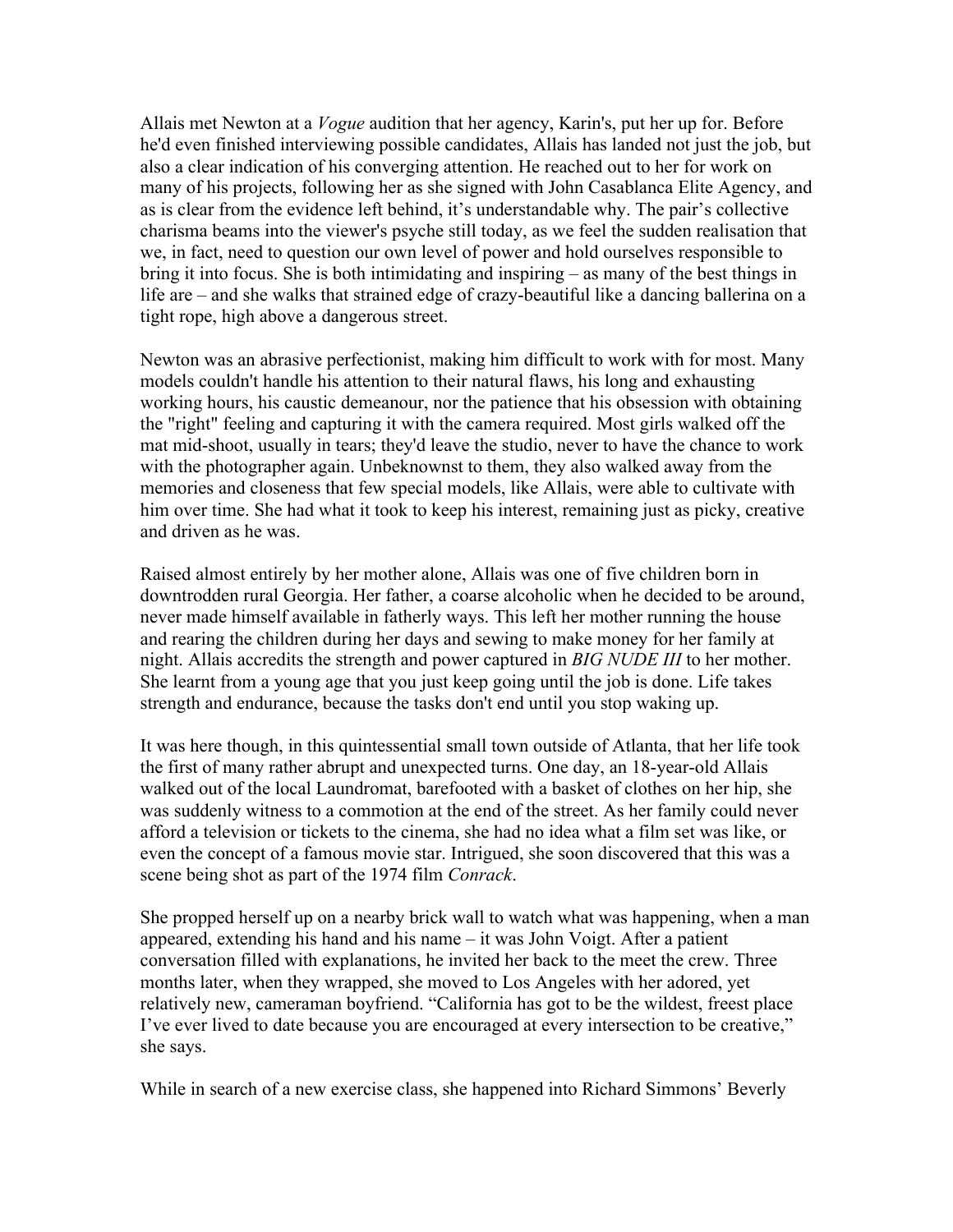Hills program. There, Simmons suggested Allais meet with a friend of his whom he thought would be a good contact for her and he was right. His comrade turned out to be Marilyn Grabowski, *Playboy*'s long-time photo editor and recruiter, who signed Allais on as Playmate. The life as one of Heffner's girls shot models up the ladder to be treated as if instant celebrities – they lived in the Mansion, had their hair appointments and other activities paid for, enjoyed a driver to negotiate the traffic of Los Angeles, not to mention their first-class travel schedules. "Back then, I believe the Playmates carried a torch for the feminine," she proposes. "We weren't very accepted, actually frowned upon in church communities. During interviews, I'd have to face feminists who weren't so kind either and explaining what I did to my own mother was hard because her concern laid in what her friends would say."

Allais appeared a number of times in the pages of *Playboy* and travelled extensively through the US promoting it. But after a while in that clique, was when she felt the European industry was calling. She and her first husband believed that it had the potential to provide the context for stronger art and more freedom, for stronger women.

Allais had one foot in either end of the modelling spectrum. On one hand, *Playboy* would regularly fly her back to the States for expensive tours and events, yet in Europe she worked for little or sometimes nothing a day. In her gratis alliance with Newton, though, she didn't fear disagreeing with him and, in retrospect, found that it produced better work: more passionate, more stimulating and, eventually, more infamous.

Her fearlessness of such an influential and respected man came from her state of mind at the time. "I had nothing to lose," she says in her Southern American drawl. She possessed big insecurities, often felt unworthy to win out over the girls next to her for jobs, but refused to allow that to turn into an ugly or defensive ego. Instead, she says, she reached deeply toward her inner voice, which time and again gave her the strength to continue advancing on a highly competitive journey. "Here I was, with a knowingness inside me, expressing itself."

Her work and decree ultimately brought her to the position that allowed the two of them the consent to push and eventually break one another's emotional boundaries. The photographs we refer to today are the proverbial reptile skins of her spiritual evolvement in life, and the collaboration that gave birth to them has been instigating more change and growth across the entire world ever since. From an impromptu night shoot on a beach in the South of France to Andy Warhol's studio, the pair discovered parts of themselves and the camera that were the most unrefined, organic and human.

Suffice to say, they resonated with others too. Some of the most expensive Sotheby's auctioned photographs ever sold were from this collaboration, including *BIG NUDES* and *TIED-UP TORSO*. Allais and her husband went to Saint-Tropez for a couple months one summer and while she was there, she met up with Newton to "catch up and have a chat", she laughs, as if this was one of Newton's common phrases (which actually meant he had a vision and the meet and greet was, no question, going involve work). That particular tête-à-tête quickly turned into a makeshift photo shoot where Allais did her own hair and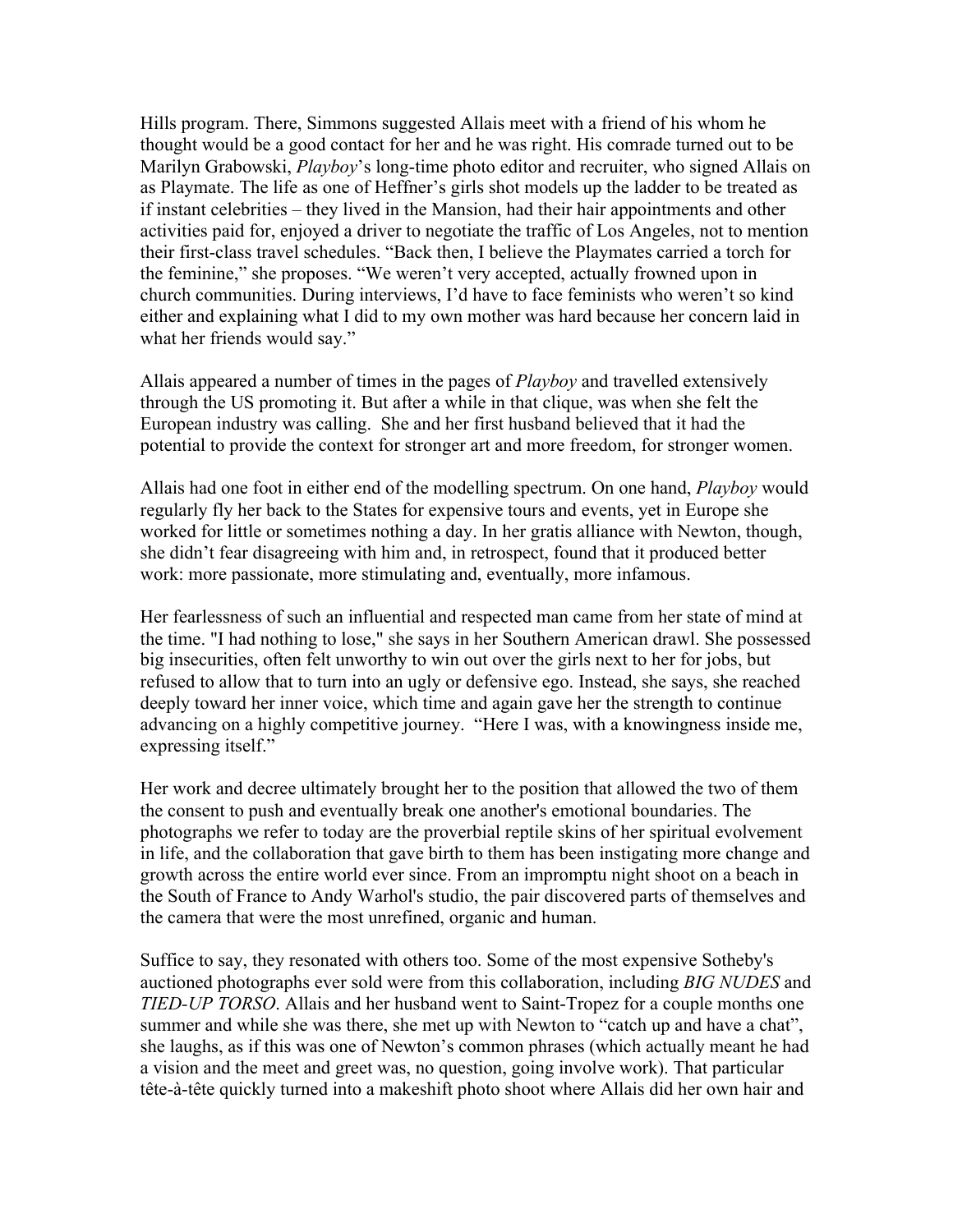makeup while sitting on a picnic bench not far from Newton's summerhouse. They used harsh sunlight until it faded and the only lighting they had after dusk was a single flashlight. It was the rawness of the series that would garner them great respect for their boldness.

Newton's popular friendship with Andy Warhol entered Allais's life in a quirky way one afternoon in Paris while she and Newton were using Warhol's studio. Warhol had been out, but upon returning and being introduced to Allais, he requested a Polaroid be taken of them together – not a surprising solicitation for those who knew the man. She was being photographed on one of his sofas in a trench coat, but stood to greet the host and pose for the photo with him. Right before Newton snapped the boxy instant camera, she dropped her coat exposing her naked body, which sent Warhol into wild and excited laughter. "In Europe, I feel like I had to break walls and force the eyes open there…I do believe I was ahead of my time, and honestly, it was the biggest buzz I have ever felt in my life." These are the stories that are retold beyond their participants, the ones filled with wild artistic energy that inspire and captivate the upcoming generations. However, they arise from the fringes, which are wrought with the darkness of pain and difficult decisions: high highs and low lows. It takes a lot of courage and stamina to live out there.

And eventually, the stamina would run out. Allais had refused the sex/mistress card for her career too many times and after her husband took a long trip to South America, before they knew it, it had all become too hard. Their lifestyles had grown so different in their years since getting married. She says in retrospect she knows which day it happened, before he left with his friends for his trip. She was in one of the most highlyregarded hair studios having bangs cut for an upcoming campaign when he walked in wearing his tattered old jeans after working long hours in a restaurant kitchen. "He felt out of place, or maybe even unworthy, and I didn't find the time. You don't see those things in the moment. It comes much later." She travelled to Central America and the Caribbean before returning home to America in hopes of recuperating emotionally and finding her inspiration once again. She was instead hit with the harsh reality of poverty, which extended far beyond that of her own childhood. But she did eventually find the cure she needed. During four months in Tobago, she lived with a group of people who "took me in…and never once asked me any questions. They accepted me just as I was – broken – and they healed me."

Her creativity returned in its typically artistic guise. As the photographer Ken Marcus once said about her: "Henriette is a body artist. What she does with her body in front of a camera is her art." But it was brief. All the travel, change, makeup and financial instability that had once driven her soon drained the last of her visionary energy. When she met her second husband, it was clear right away that she now desired "a house with a cat, a fence and kids".

As much of an arc has ranged in Allais' life, her twenties have always remained the most vivid and tangible for all to see. There has been controversy over Newton's relationship with women, some questioning his respect of the female sex. But Allais' feelings are that he adored women and, in actuality, found their natural flaws to be the most beautiful